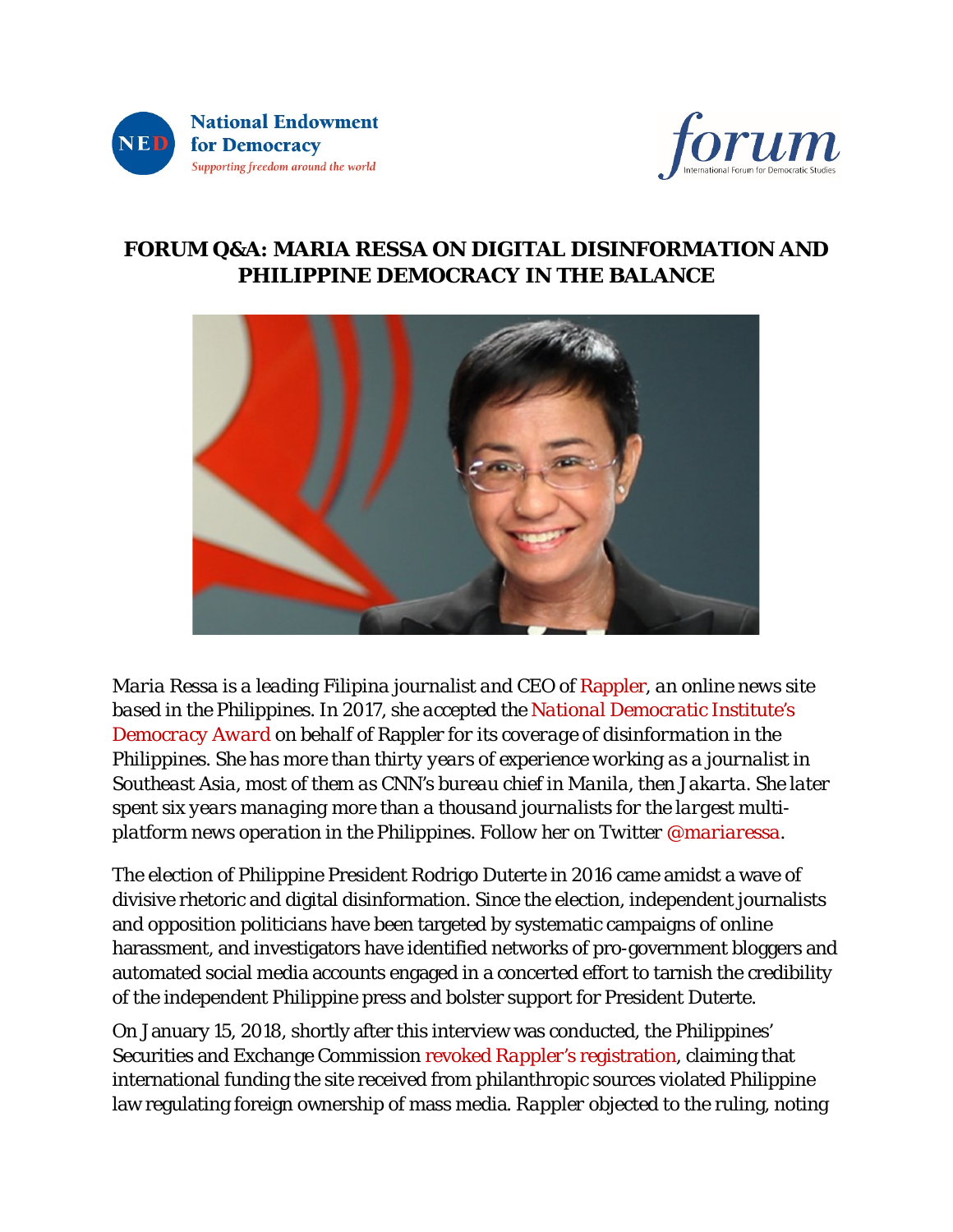that the receipt of these funds afforded their donor neither ownership of *Rappler* nor control of its operations or reporting. Observers called the decision a blow to [press](http://www.bbc.com/news/world-asia-42713897) freedom in the [Philippines.](http://www.bbc.com/news/world-asia-42713897)

Dean Jackson of the International Forum for Democratic Studies spoke with Maria Ressa about her experience working as a journalist in a rapidly deteriorating media environment and the impact of social media on the trajectory of democracy in Southeast Asia. (This interview has been condensed and edited for clarity. The views and opinions expressed within do not necessarily reflect those of the National Endowment for Democracy.)

### **Dean Jackson: You've had a distinguished career covering Southeast Asia. What is your view on the health of the region's media ecosystem today—how has it waxed and waned over time?**

Maria Ressa: For a big chunk of this time I was "foreign media"—I was able to come in and out of the region and had the privilege to move from local media, where we started our own kind of "60 Minutes" in 1986, to CNN, where I worked from 1987 to about 2005. After that, I came home to the Philippines and worked for the largest network there. What I saw from the late '80s until 2016 was really the movement of Southeast Asia away from autocratic, one man rule. I covered every country in our region as it transitioned to democracy. The trigger was the Philippines in 1986. Going through that – Singaporean Prime Minister Lee Kuan Yew stepping down; the retirement of Malaysia's longest-serving Prime Minister, Mahathir Mohamad, after twenty-two years in power; going through the end of thirty-two years of Suharto's rule in Indonesia… it was amazing. I felt like I was covering a region where people were finding their voices and finding ways to speak truth to power.

The other trend that happened during that time was a shift toward independent media. In some countries, the shift was incomplete: In Indonesia during the 2014 elections, you still saw politicians and businessmen with political ambitions owning media. But, in general, journalism flourished, and certainly in the Philippines from 1986 until recently, we had a rambunctious—that's the word that's always used—a rambunctious, free press after we came out of twenty-one years of rule by the Marcos dictatorship.

I got to cover the pendulum swinging this way, but now I fear that that it may be moving back the other way towards authoritarian rule. That also began in the Philippines, with the election of Philippine President Rodrigo Duterte. Like the rest of the world, what you're seeing is that liberal democracy has not been inclusive enough, the benefits haven't trickled down to everyone, and social media technology has empowered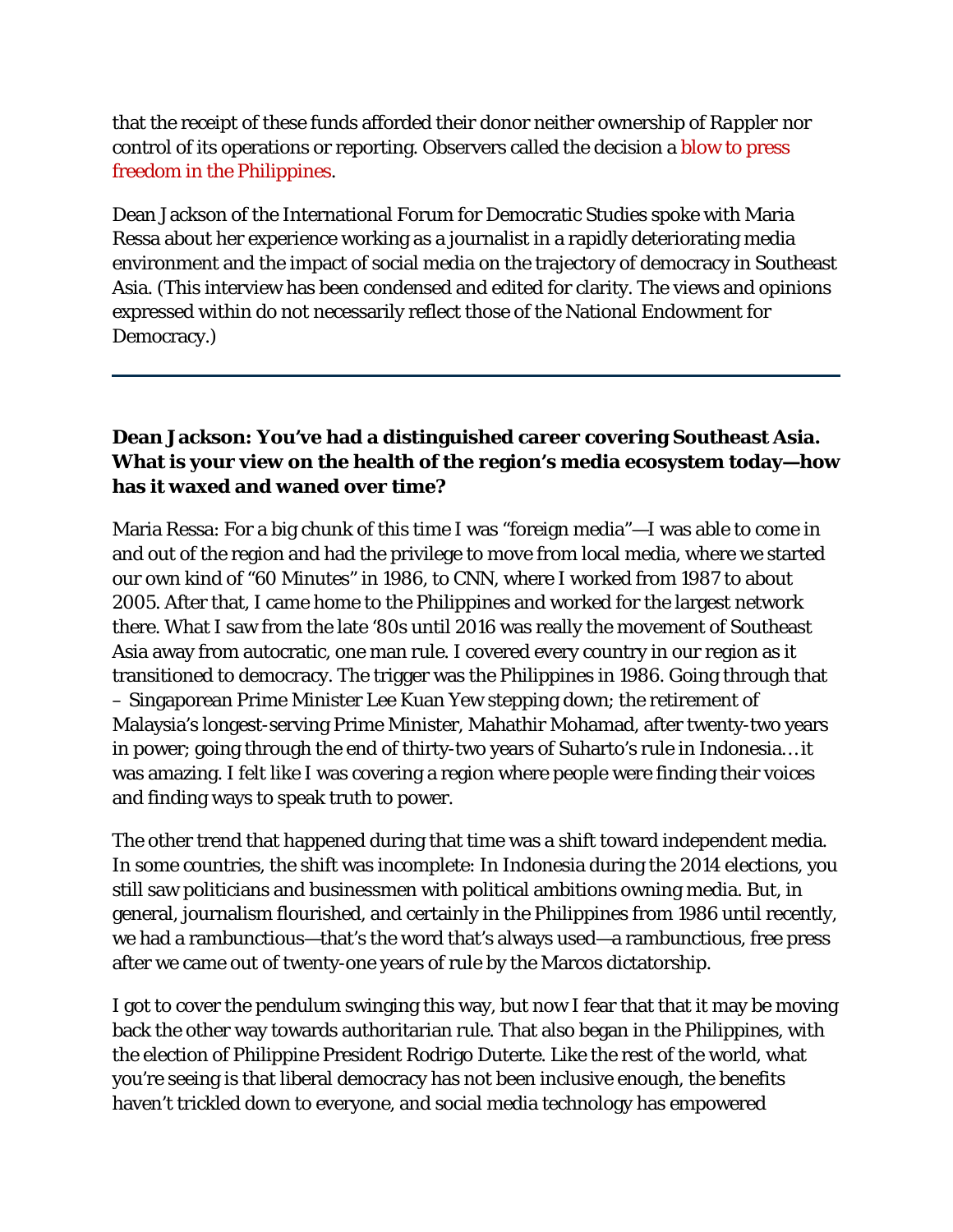populations to demand more; it's had a great impact on both perception and the vote in these democracies.

#### **Do you think of the Philippines as a bellwether for the region?**

Well, some people say the Philippines is much more like Latin America than it is like the rest of Southeast Asia, but again, when it comes to freedom of the press, issues of human rights, and even its role in the geopolitical balance of power, we're seeing a reversal in the Philippines with Duterte's election in 2016. You're seeing a rollback and people wanting more of a 'macho man' who knows what he wants, who goes where he wants and does what he wants, who seems authentic. At the same time, he's shifted the Philippines away from its traditional alliance with the United States towards China and Russia, and those are new things; in the thirty-some odd years I've been a journalist, I've not seen this kind of radical shift in such a short period of time.

#### **You have a harrowing personal story about what it's like to navigate this shifting media environment as a journalist. Could you summarize your experience as a target of systemic harassment over social media?**

You know, *Rappler* was born in 2012 and we rode the crest of social media. We were great advocates for empowering ordinary people through social media and we pushed Filipinos to adopt it. But what we saw during the campaigns of 2016 was the fomenting of anger, hitting these fracture lines within societies… in the Philippines, it was the gap between the rich and the poor and the gap between "Imperial Manila" and the countryside. The campaign leading up to the 2016 elections fomented anger over these gaps, but after President Duterte won, that was when it really became weaponized. Any kind of independent institution or voice was targeted. So beginning in July 2016, for about a month after the elections, President Duterte boycotted traditional journalists, and at the same time his campaign machinery began targeting news organizations with messages about corruption in media, attacking the credibility of traditional journalism. Shortly after that, it began targeting individual journalists.

*Rappler* and I became a target after we did a series on the ["propaganda](https://www.rappler.com/nation/148007-propaganda-war-weaponizing-internet) wars." We released stories that showed how this hate was being used to create doubt in institutions and in journalists… That triggered a wave of attacks against me and against *Rappler* that reached as many as ninety hate messages per hour… ninety messages a week, you can handle, but an hour? That becomes a whole different ball game, and our response to it was to do what we do as journalists: to shine a light and tell people that these attacks were happening, that journalists were being targeted.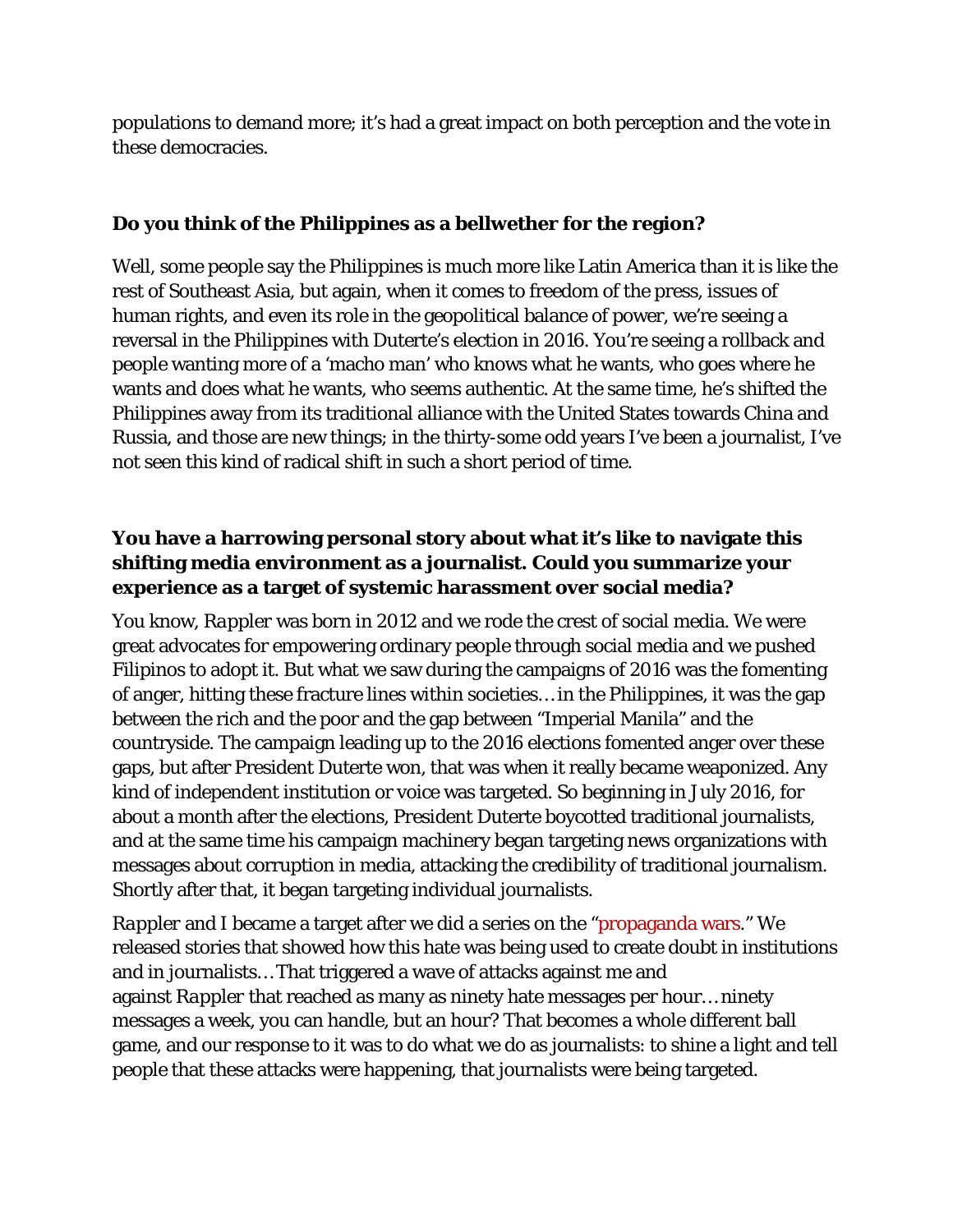After journalists were targeted, opposition politicians were next, and the one who I think really bore the brunt of the propaganda machine's attacks was [Senator](https://www.rappler.com/nation/172309-de-lima-life-in-jail-duterte) Leila de [Lima,](https://www.rappler.com/nation/172309-de-lima-life-in-jail-duterte) the former Commission on Human Rights chief and justice secretary who had been investigating Duterte and then became a Senator; President Duterte began targeting her and within a few months, she was jailed.

The harbinger of the attacks against her in the real world was a social media campaign. What we saw with these attacks is not just an attempt to tear down the credibility of anyone questioning or perceived to be a critic of government, but also to seed doubt in truth, and this is where you can see the disinformation campaign that continues today.

## **You've said elsewhere that Duterte may have adopted these techniques from authoritarian governments overseas. Could you tell us more about that?**

Well, this approach certainly isn't homegrown. *Rappler* is a startup that grew on social media and we watched exponential growth in the use of anger and hate online, which had not really happened in the Philippines like this before. We looked to two countries when trying to figure out what was going on. The first was China, and the other was actually Ukraine and what Russia had done there. Looking at the data, in China during 2016 state-sponsored accounts [produced](https://www.washingtonpost.com/news/monkey-cage/wp/2016/05/19/the-chinese-government-fakes-nearly-450-million-social-media-comments-a-year-this-is-why/?utm_term=.b5bff5557abb) roughly 450 million fake messages on social media. But the difference between the approach in China and the Russian approach in Ukraine was the pointed anger, the sowing of doubt in truth, the disinformation aspects of it. In China, you're flooded with state messages but they are kind of boring, extolling the virtues of the state, versus what we saw Russia using in Ukraine and against its own citizens, the breaking down of facts until you don't know what is real and what is trustworthy… in that environment, the most powerful voice gains more power. In Russia that voice belongs to Putin, and in the Philippines it belongs to Duterte.

## **Has that been the largest effect on Philippine politics from these shifts in the media environment? How do politics work in an environment where the media operates in that way?**

Up until 2016, because our institutions are weak in the Philippines, traditional media and journalists were seen as the most credible institutions. We've seen this shift quickly: traditional media was bombarded beginning in July of 2016, and now many Filipinos' trust in traditional media has been eroded as disinformation and fake news have polarized our society.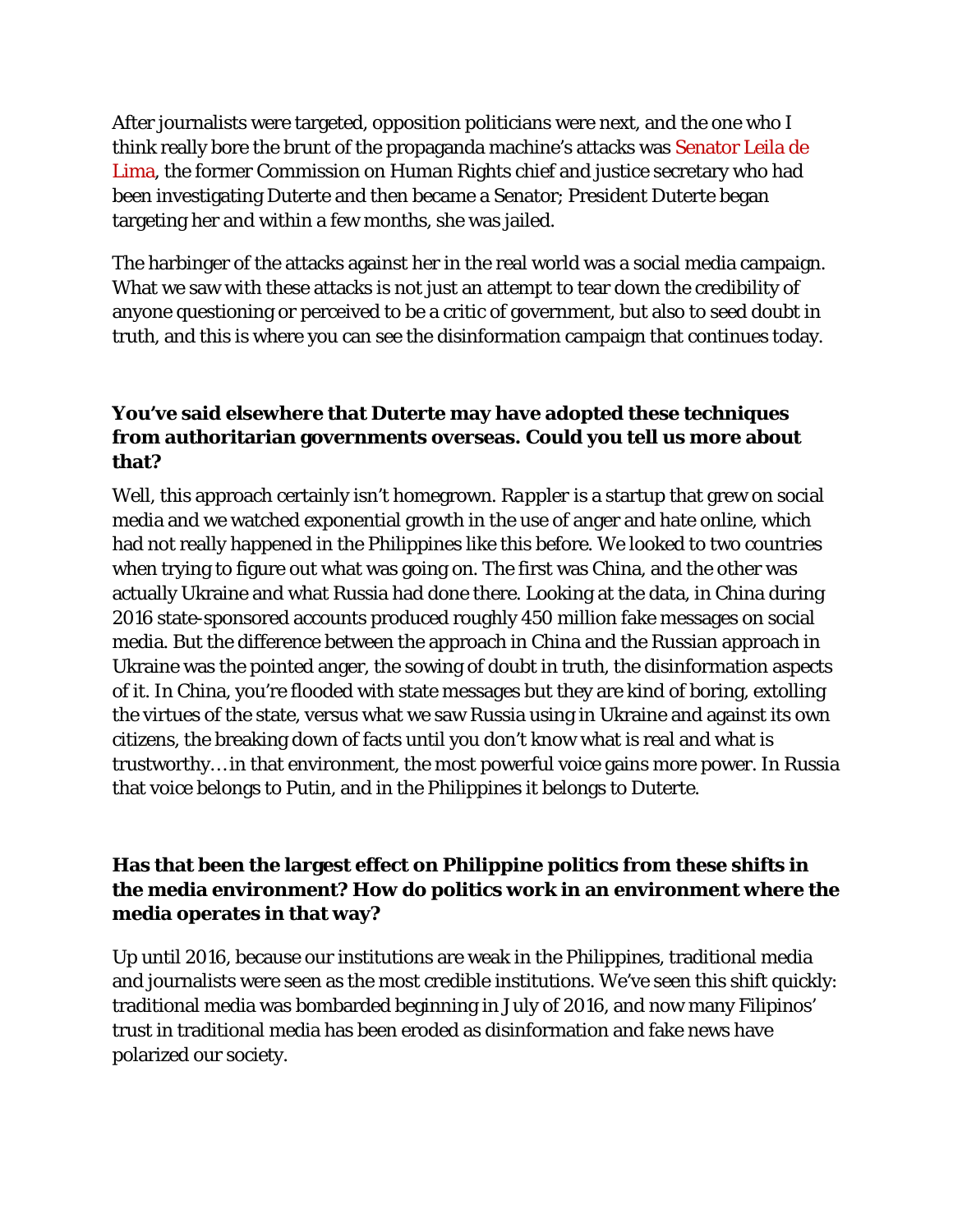The ecosystem has changed dramatically: at the base of it is the weaponization of the social media campaign machinery that was used during the 2016 elections. Several of the key creators of propaganda from the campaign machine are now [paid](https://www.rappler.com/nation/169371-mocha-uson-presidential-communications-operations-office-assistant-secretary) by the [government.](https://www.rappler.com/nation/169371-mocha-uson-presidential-communications-operations-office-assistant-secretary)

The second layer of this is, how does it shift from social media to traditional media? There are newspapers and websites that are owned and operated by businessmen close to President Duterte or who are appointed to their positions by him. From there, it jumps into state media, which operates through radio, on television, and online. State media is run by the Presidential [Communications](https://www.rappler.com/newsbreak/iq/169642-fast-facts-presidential-communications-operations-office-pcoo) Operations Office, which has no qualms about saying that they are sending their folks for training to China and Russia. These are former journalists, and I remember asking them, "Really? You're sending your guys to China and Russia for training?" And they said "Yes, because it's free!" And then, finally, you close the loop through the way appointments have been made. This information ecosystem is the harbinger of some of the policy shifts and priorities of the Duterte administration.

## **It's striking that state employees are doing this openly. Often, governments outsource this activity so that there's some degree of plausible deniability, but it doesn't sound like that's the case in the Philippines.**

It starts with that first step of crippling traditional media. Part of how you do that is you replace traditional journalists with bloggers who do propaganda for the administration. That, I suppose, is great for the people in the administration, who feel that they're among friends, but what's shocking to me is the idea of attacking the media as a check on the government.

This transition is very apparent, and I think that part of the reason it's been possible is because of the big social media platforms, which have gotten rid of a public space where you see different sides of the story; instead, it's algorithms where if you follow the propaganda machine's content creators and bloggers, you will only see their content and you won't see any of the challenges to that worldview. These echo chambers are extremely dangerous in a threatened democracy like the Philippines, because information is key to keeping democracy strong.

Let's be blunt about this now: traditional journalists are no longer the gatekeepers. Human journalists have been replaced by the assumptions built into the platforms' algorithms, which looks more and more like mob rule. It creates echo chambers, and in the process, has weakened Philippine democracy.

# **Could you go into more detail on how social media has contributed to the shift you've described?**